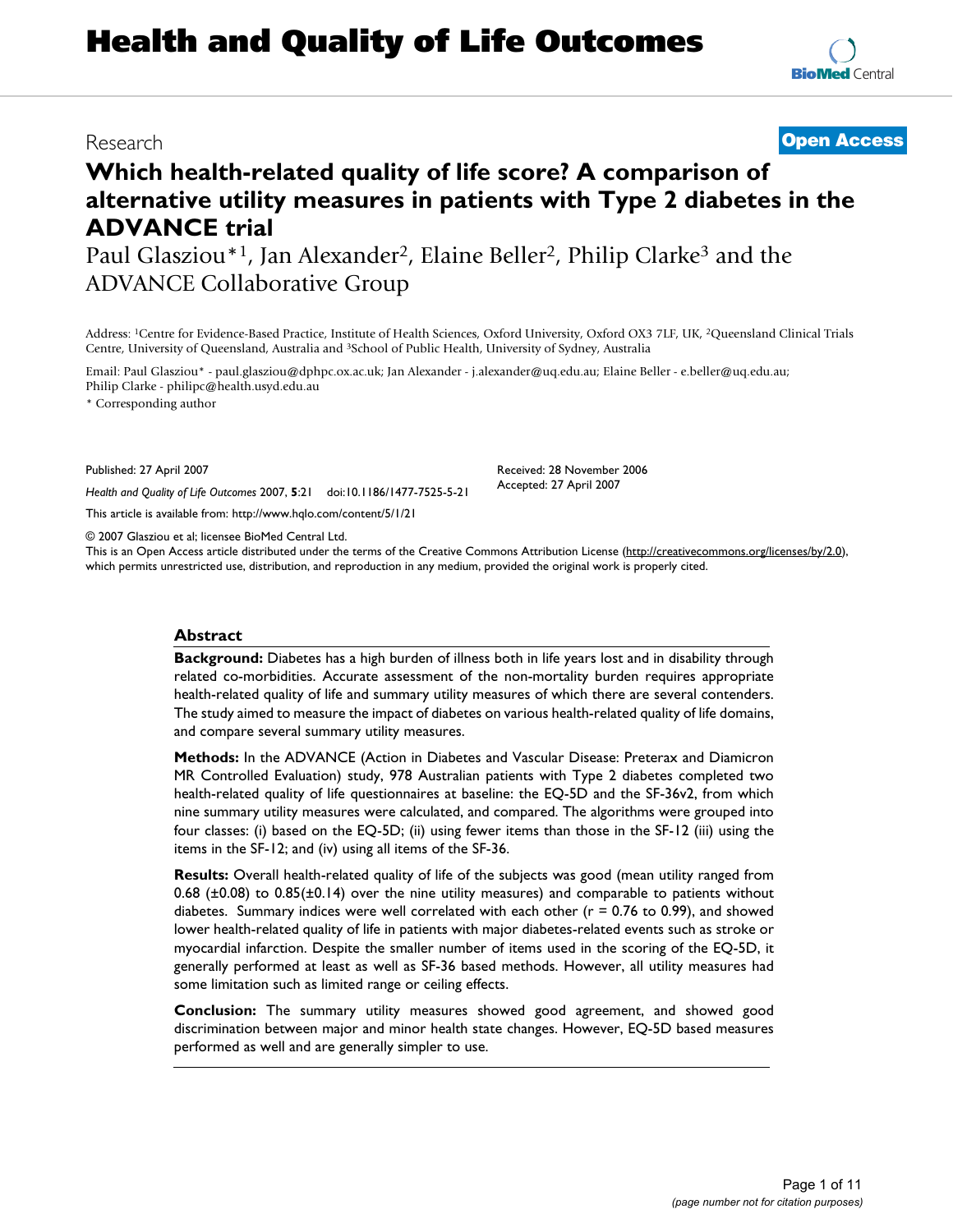### **Background**

Many randomized control trials of therapies for Type 2 Diabetes now routinely include a generic health-related quality of life instrument administered to patients at baseline and during follow-up. The two most commonly used generic instruments are the EQ-5D [1] and the Short-Form 36 (SF-36) [2]. The EQ-5D has been used in the UKPDS [3], the Fenofibrate Intervention and Event Lowering in Diabetes (FIELD) study [4], and most recently the ADVANCE (Action in Diabetes and Vascular Disease: Preterax and Diamicron MR Controlled Evaluation) study [5]. The SF-36 has been used in the Lipids in Diabetes Study (LDS) [6], ADOPT [7] and on a sub-set of patients in both FIELD and ADVANCE.

While the generic instruments provide information that enables comparison of the health status of the study participants with other populations (e.g. comparisons of the SF-36 domain scores with norms for the general population), they are primarily used in the valuation of outcomes in economic evaluation. This typically involves use of predefined algorithms to convert item survey responses into a utility scale where 1.0 implies the patient is in perfect health and 0.0 is a health state equivalent to death. This is the most commonly used approach to estimate quality adjusted life years (QALYs) and provides a composite measure that aims to incorporate survival and health-related quality of life into a single index. QALYs are a particularly important outcome measure in the evaluation of therapies for a disease such as diabetes where complications, such as amputation, can have a considerable impact on overall health-related quality of life.

While many trials in diabetes now routinely include one or more generic health-related quality of life instrument there is no consensus as to either which instrument should be used, or which algorithm should be applied, to convert patient responses into utilities. In the case of the EQ-5D, traditionally the most commonly used algorithm was derived from a study involving individuals from the UK population [8]. However, recently a comparable study using a random sample of the United States population has becoming available [9], thereby providing researchers with an alternative set of utility for the same health states.

There are at least seven published algorithms [10,12-17] for converting either item responses, or summary scores, from the SF-36 into preference based utility measures. Most of these algorithms are based on subsets of questions from the SF-36. For example, the SF-6D uses only 11 items of the 36 items, and other algorithms, such as those developed by Lundberg and colleagues [10], are based on the shorter generic instrument, the SF-12 (which is based on 12 of the 36 questions of the SF-36). Clearly researchers who intend to measure the health related quality of life of people with diabetes face an array of choices regarding which generic instrument to use, and then which algorithm to employ.

The purpose of this study is to compare summary statistics of the estimated utility values produced by different algorithms for common complications of diabetes. In particular we are interested to see if there are systematic differences in both the absolute mean utility values and the deviations associated with each type of diabetesrelated complication.

### **Methods**

### *Study population*

All patients included in this study were participating in the ADVANCE (Action in Diabetes and Vascular Disease: Preterax and Diamicron MR Controlled Evaluation) study. ADVANCE is a randomised  $2 \times 2$  factorial trial in 11,140 normotensive patients with Type 2 diabetes comparing (i) intensive, gliclazide-based therapy or regular, guideline-based glucose control therapy in patients with Type 2 diabetes, and (ii) intensive blood pressure lowering based on a perindopril-indapamide combination or matching placebo [11]. The intensive gliclazide-based regimen aims to reduce haemoglobin A1C to 6.5% or lower (compared with haemoglobin A1C targets of 7–8% suggested by most regional guidelines) [5].

### *Quality of life instruments*

Two health-related quality of life questionnaires are being used in the ADVANCE trial: the EQ-5D (EuroQol 5- Dimensions) and the SF-36v2 (Short Form 36 version 2). The EQ-5D has five questions – on mobility, personal care, usual activities, pain/discomfort, and anxiety/ depression – each encompassing the range of values  $1$  (= no problems), 2 (= some problems), 3 (= severe problems).

The SF-36v2 is a multipurpose short-form survey with 36 questions that measure eight health attributes using multi-item scales containing 2 to 10 items each. These attributes are: (1) physical functioning, (2) role limitations due to physical health problems, (3) bodily pain, (4) general health, (5) vitality (energy/fatigue), (6) social functioning, (7) role limitations due to emotional problems, and (8) mental health (psychological distress and psychological well-being). The SF-12 and SF-6D are health-related quality of life instruments that use a subset of these items.

The EQ-5D was administered to all patients in the ADVANCE trial, from the 20 participating countries. The SF-36v2 questionnaire was administered to the subgroup of Australian patients only. Both questionnaires were administered at baseline and 2 years after randomization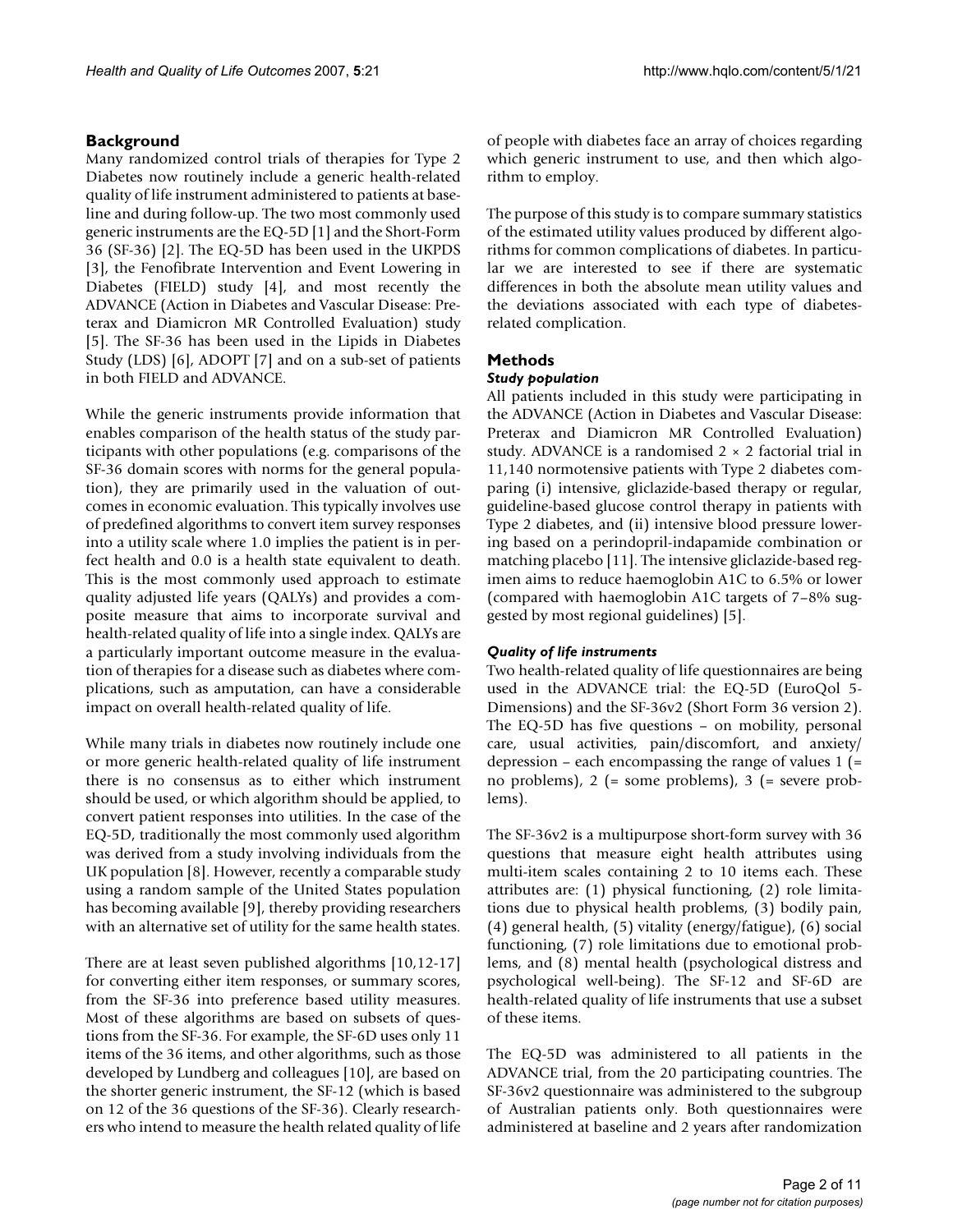to the study. As the analysis involves a comparison of the EQ-5D with the SF-36 we have restricted the analysis to the Australian patients.

### *Utility measures*

We undertook a literature search to identify studies that reported algorithms to convert generic health-related quality of life instruments into utility values which could potentially be used in valuing outcomes in economic evaluations. We identified seven studies [10,12-17] that used items from the SF-36, and two [8,9] using the EQ-5D, that were published prior to December 2005. The main features of these algorithms (which are ranked by the number of items they require) are summarized in Table 1. The algorithms can be grouped into four classes: (i) those based on the EQ-5D  $[8,9]$ ; (ii) those algorithms using fewer items than the SF-12 (i.e. SF-6D) [12,13] (iii) those that use the SF-12 [10,14-16]; (iv) those that use all items of the SF-36 [17]. All studies except Lawrence [14] and Franks [15,16] involve utilities derived from studies involving primary direct assessment of utilities e.g., using standard gamble or time trade-off methods.

### *Statistical analysis*

We report summary statistics for patients with a history of any of seven diabetes-related complications: stroke or transient ischemic attack (TIA), peripheral revascularization and/or amputation, hospital admission for unstable angina, myocardial infarction, coronary artery bypass graft, and currently treated for hypertension. This history was reported on the baseline form. The mean (sd) utility for those with the complication, without the complication, and without any of the complications, was calculated for all nine algorithms. Confidence intervals were calculated for differences in the mean level of utility of those experiencing each type of complication with those not experiencing that complication in the Australian ADVANCE population, and displayed graphically. To compare how the mean difference in utility varied between algorithms we ranked the severity (using mean deficit in utility values) of the seven complications of diabetes for each utility measure, then used Spearman's rank correlation coefficient to assess the degree of consistency in ranking. We also graphed the average difference in mean utility for these complications by the four classes of algorithm.

To estimate the within-person variability, we used the measures in the subgroup of patients who had had no major adverse event between the baseline and two-year qol measurements. This was used to define a signal-tonoise ratio as the difference in mean utility between those who had a major event and those who did not, divided by the standard deviation of the utility measure in those who did not have a major event. Furthermore, linear regression

models were used to assess the statistical significance of the presence of a major event on change in 2-year utility score, adjusted for baseline score.

### **Results**

### *Subjects*

Characteristics of the ADVANCE study population have been published [11], and included a total of 978 Australian patients randomized. This Australian cohort was 71% male, had a mean age of 67 (range = 55–86) years at registration, and a baseline mean hemoglobin A1c (HbA1c) of 7.2 (sd = 1.2). The average duration of diabetes was 7.2 years (sd = 6.1 years). The two health-related quality of life measurement instruments, the SF-36v2 and the EQ-5D, were administered at baseline to all 978 patients, with 975 responses (99.6%) to the EQ-5D, and 978 responses (100%) to the SF-36v2.

### *Utility scores*

Table 1 includes information on the range of utility values in our study population. The Weighted Health Index (WHI) utility measure (calculated from the EQ-5D) was - 0.18 to 1.0 when calculated using the Dolan algorithm, and 0.20 to 1 for the Shaw algorithm. The range of the Brazier index, based on the SF-6D, was 0.35 to 1.0, and the Lundberg 0.43 to 0.98.

Table 2 shows the mean (sd) utility scores for each of the utility measures broken down by presence or absence of the seven individual diabetes-related complications at baseline. It also includes these same measurements for the subset of patients (21.5%) who had no history of any of these complications at baseline. There was moderate variation in the average utility values. For example, for the 10.5% of patients who had previously experienced a stroke or TIA, the mean utility ranged from approximately 0.650 (for Fryback and Franks SF-12-MEPS algorithms), up to 0.783 for the Shaw (EQ-5D) algorithm. When examining the difference in utility values between those who had a history of the nominated medical conditions, and those who didn't, the instruments based on either the EQ-5D (Dolan and Shaw), or based on instruments that mapped utility values from the EQ-5D (i.e. Franks MEPS, Lawrence MEPS, Franks SF-12) appear to have greater differences than the algorithms designed specifically for the SF-36 (i.e. Lundberg, SF-6D and Fryback). For example, the difference between the utility value of a past stroke/ TIA, for those instruments based on EQ-5D or mapped values from the EQ-5D, ranged between a decrement of 0.104 (Dolan) to 0.073 (Shaw), while the decrement for the others ranged from 0.051 for Brazier (SF-36) to 0.034 for Fryback. Diagramatically, this information is presented in Figure 1, where, for each algorithm, the mean differences (and 95% CI) for all of the complications are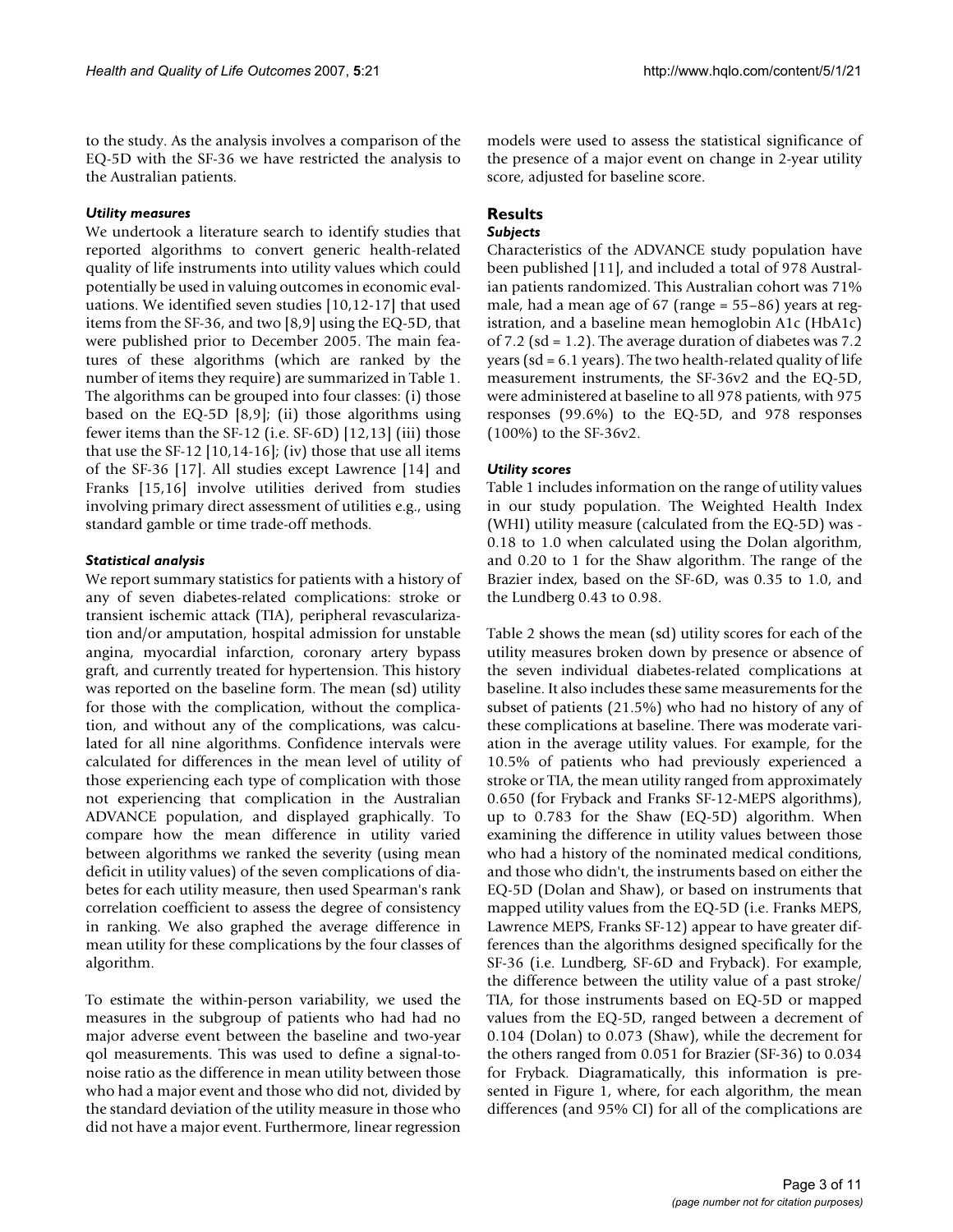| <b>Study (denoted by</b><br>primary author and<br>instrument) | Dolan EQ-5D                                                                         | Shaw EQ-5D                                                         | <b>Brazier SF-6D</b><br>$(SF-12)$                                                                                             | <b>Brazier SF-6D</b><br>$(SF-36)$                                                                                                | <b>Lundberg SF-</b><br>12                                                                                                      | <b>Lawrence SF-</b><br>12 (MEPS)                                                              | <b>Franks SF-12</b><br>(MEPS)                                                                 | <b>Franks SF-12</b>                                                         | Fryback SF-36                                                              |
|---------------------------------------------------------------|-------------------------------------------------------------------------------------|--------------------------------------------------------------------|-------------------------------------------------------------------------------------------------------------------------------|----------------------------------------------------------------------------------------------------------------------------------|--------------------------------------------------------------------------------------------------------------------------------|-----------------------------------------------------------------------------------------------|-----------------------------------------------------------------------------------------------|-----------------------------------------------------------------------------|----------------------------------------------------------------------------|
| <b>Type of Algorithm</b>                                      | EQ-5D based algorithm                                                               |                                                                    | SF-6D based algorithm                                                                                                         |                                                                                                                                  |                                                                                                                                | SF-36 based<br>algorithm                                                                      |                                                                                               |                                                                             |                                                                            |
| <b>QoL Questionnaire</b>                                      | EQ-5D                                                                               | EQ-5D                                                              | $SF-12$                                                                                                                       | SF-36                                                                                                                            | $SF-12$                                                                                                                        | $SF-12$                                                                                       | $SF-12$                                                                                       | $SF-12$                                                                     | SF-36                                                                      |
| <b>Number items used</b>                                      | 5                                                                                   | 5                                                                  | $\overline{7}$                                                                                                                | $II$ (of 36)                                                                                                                     | 12<br>12 (of 36)                                                                                                               |                                                                                               | 12                                                                                            | 12                                                                          | 36                                                                         |
| <b>Methods for valuing</b><br>utility                         | Time Trade Off                                                                      | Time Trade Off                                                     | <b>Standard Gamble</b>                                                                                                        | <b>Standard Gamble</b>                                                                                                           | Time Trade Off<br>Mapping to the<br>UK based EO-<br>5D tariffs                                                                 |                                                                                               | Mapping to the<br>UK based EQ-<br>5D tariffs                                                  | Mapping to the<br>UK based EQ-<br>5D tariffs                                | Quality well being<br>index                                                |
| Reported range in<br>the ADVANCE trial<br>patients            | $-0.18$ to $\overline{\phantom{a}}$                                                 | $0.20$ to $\vert$                                                  | $0.41$ to $1$                                                                                                                 | 0.35 to 1                                                                                                                        | 0.47 to 0.98                                                                                                                   | 0.20 to 1.01                                                                                  | 0.046 to 0.975                                                                                | $-0.07$ to 0.94                                                             | 0.509 to 0.836                                                             |
| <b>Health states</b><br>sampled                               | 243                                                                                 | 243                                                                | 249                                                                                                                           | 249                                                                                                                              | <b>NA</b>                                                                                                                      | <b>NA</b>                                                                                     | <b>NA</b>                                                                                     | <b>NA</b>                                                                   | <b>NA</b>                                                                  |
| <b>Population</b>                                             | General<br>population                                                               | General<br>population                                              | General population                                                                                                            | General<br>population                                                                                                            | General<br>population                                                                                                          | General<br>population                                                                         | General<br>population                                                                         | Low income,<br>minority<br>population                                       | General population                                                         |
| <b>Country where</b><br>developed                             | <b>UK</b>                                                                           | <b>USA</b>                                                         | <b>UK</b>                                                                                                                     | <b>UK</b>                                                                                                                        | Sweden                                                                                                                         | <b>USA</b>                                                                                    | <b>USA</b>                                                                                    | <b>USA</b>                                                                  | <b>USA</b>                                                                 |
| <b>Description of</b><br>process                              | 3.667 individuals<br>rating 12 health<br>states from the<br>possible 243<br>states. | 4.048 individuals<br>rating 13 from<br>the possible 243<br>states. | 611 individuals<br>rating 6 health<br>states from 6-<br>dimensional health<br>state classification<br>(3518)<br>observations) | 611 individuals<br>rating 6 health<br>states from 6-<br>dimensional<br>health state<br>classification<br>(3518)<br>observations) | Postal<br>questionnaire<br>5,400 individuals<br>using SF12 plus<br>TTO question.<br>Regression used<br>to derive<br>utilities. | 14.580<br>respondents<br>who completed<br>the Medical<br>Expenditure<br>Panel survey<br>2000. | 15,000<br>respondents<br>who completed<br>the Medical<br>Expenditure<br>Panel survey<br>2000. | 240 respondents<br>attending a<br>community<br>health centre in<br>New York | 1,356 respondents<br>who participated in<br>the Beaver Dam<br>Health study |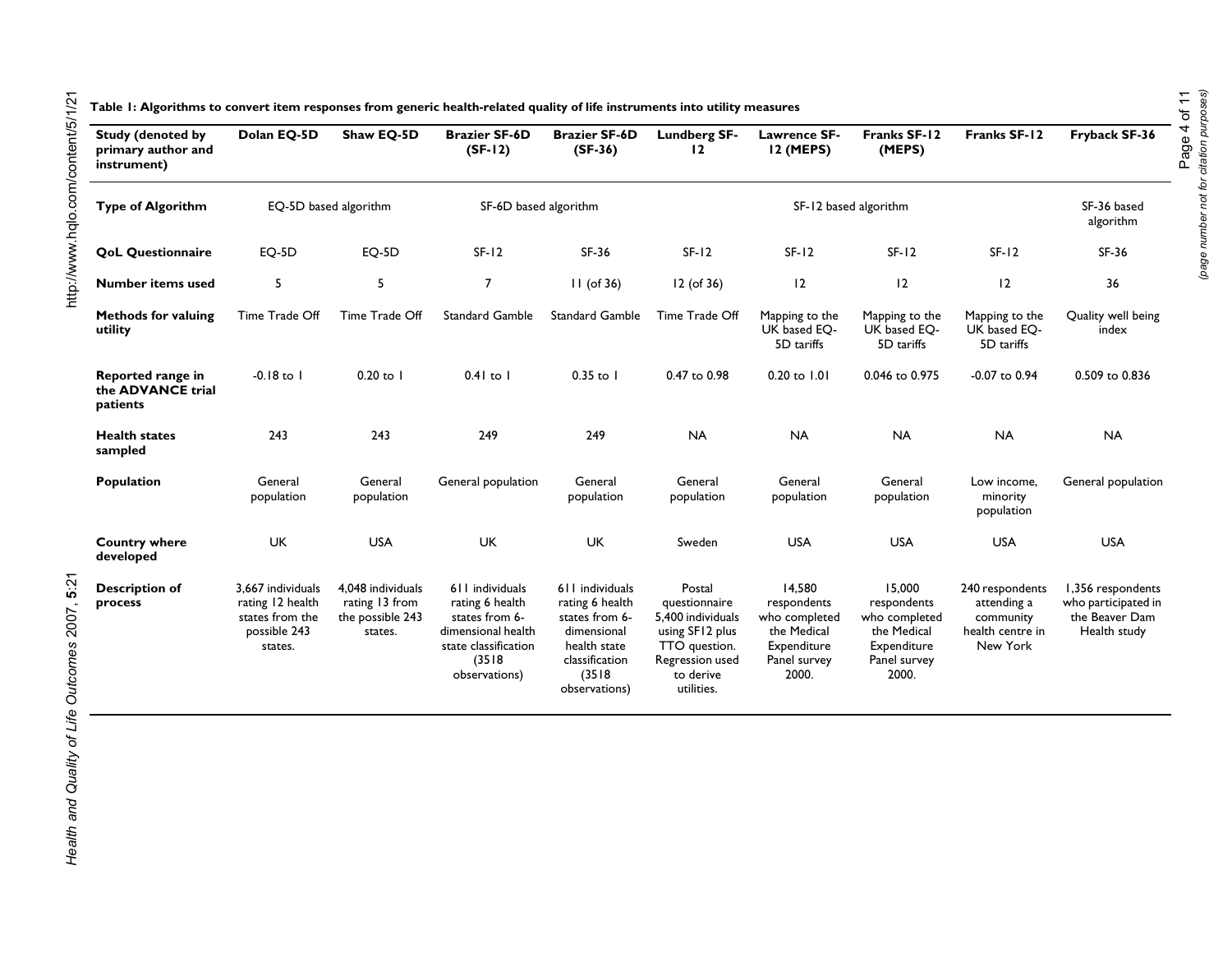shown as deficits in utility value, with zero indicating no difference.

Table 3 shows the results of the rank correlations of the utility differences derived from values reported in Table 2. Overall there is a good consistency in the ranking for the seven complications: the Spearman's rank correlation coefficient ranges from 0.991 (between Shaw and Dolan) to 0.757 (between Dolan and Franks). The utility differences were then allocated to the four algorithm classes and averaged for each class. Figure 2 graphically represents the variability amongst the four algorithm classes.

The two health-related quality of life instruments (SF-36 and EQ-5D) were administered to all patients again at approximately two year after baseline. During this time, details of any serious adverse events (SAEs) experienced by the patients were also collected and then used in conjunction with the 2-year qol information to examine changes in health status since baseline. In the ADVANCE study, serious adverse events are defined as events that: (1) result in death, (2) are life threatening in the opinion of the responsible investigator,(3) require inpatient hospitalisation or prolongation of existing hospitalization, (4) result in persistent or significant disability or incapacity, (5) result in congenital anomaly or birth defect (unlikely since participants must be aged 55 years or over at entry to study), and (6) are important medical events in the opinion of the responsible investigator. The presence or absence of an SAE was then used in conjunction with the difference in utility measure between baseline and two-year values to calculate regression coefficients and signal/noise ratios (Table 4). Most algorithms showed similar signal-to-noise ratios, indicating that they have similar sensitivity to clinically relevant changes in health status.

### **Discussion**

Health technology assessments increasingly rely on generic health-related quality of life instruments, and published algorithms, for deriving utilities in order to quantify outcome of interventions to prevent or treat diabetes and its complications. This study provides evidence on the degree of variation in utility scores for common diabetes-related complications when they are derived using different algorithms for patients enrolled in the ADVANCE trial.

Our results demonstrate that there is a moderate variation among algorithms in the average utility score for many complications, and in the degree to which those with complications differ from the rest of the ADVANCE patients. While there is a high level of agreement among the instruments in their ranking of the severity of complications, it would appear that those algorithms based on

the EQ-5D produce greater mean differences for macro vascular complications such as stroke, as might be clinically expected. For example, mean difference in utility for patients with a stroke or TIA compared with the rest of the ADVANCE patients is around 0.1 for the Dolan (EQ-5D) algorithm, but only 0.05 for the Brazier SF-6D (SF-36) algorithm (see Figure 1), but both algorithms rank it as having the greatest impact on the mean difference in utility.

The use of alternative utilities for the same health states when evaluating interventions for diabetes has important implications for cost-effectiveness analysis, as the degree to which a therapy may be cost-effective may depend on which method is used to derive utilities [18]. In these circumstances, what criteria could be used to choose an appropriate method for assessing health-related quality of life of patients with diabetes? One obvious approach would be to compare the utilities derived from these generic instruments with those elicited directly from patients, or the community, using such methods as timetrade-off or standard gamble techniques. Unfortunately, while directly elicited utility values have been reported for a limited range of complications (e.g. amputation [18]), currently there is insufficient information to undertake a systematic comparison.

Secondly, the utility algorithm should provide sufficient sensitivity. This includes both being responsive to major changes in health state (see criterion 1 above), and also demonstrating minimal day-to-day fluctuation when no major changes have occurred. That is, a good "signal-tonoise" ratio. Those instruments based on direct valuation of health states (i.e. EQ-5D and SF-36) tend to have lower signal to noise ratios (indicating greater variation in the utility measures) than those using some form of mapping, however this is due to differences in methods of derivation. In particular, the latter is generally based on predictions of mean utilities derived from regression equations that tend to reduce the degree of variation across health states. In regard to the instruments based on direct valuation, the EQ-5D generally seemed to perform as well as the SF-36 based methods. This is somewhat surprising given the smaller number of items assessed and used in the scoring of the EQ-5D.

A third criterion for choosing a utility instrument is the generation of an appropriate range for the utility values. In this regard, the Brazier algorithm, which is now the standard summary score for the SF-36, has a much narrower range as it cannot achieve scores lower than 0.296. This limits the degree to which it can characterize the utility associated with extremely poor health states, such as disabling stroke. The Lundberg score was highly correlated with the Brazier score and showed similar problems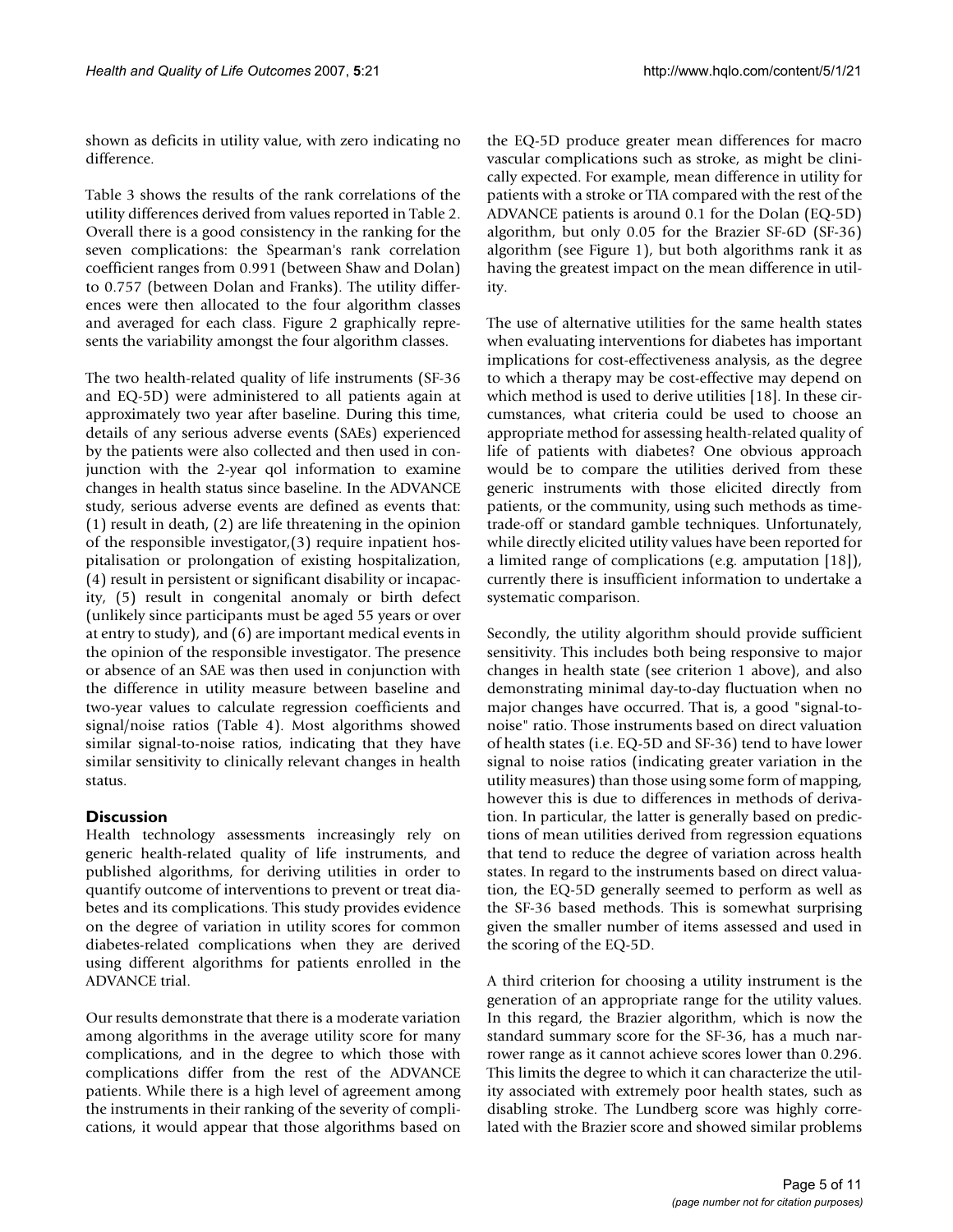**Table 2: Mean (sd) utility measures by presence of diabetes-related complications at baseline**

|                                                           | % of study<br>population | <b>Utilities</b> |              |                                |                                   |                       |                               |                                    |               |                     |  |
|-----------------------------------------------------------|--------------------------|------------------|--------------|--------------------------------|-----------------------------------|-----------------------|-------------------------------|------------------------------------|---------------|---------------------|--|
|                                                           |                          | Dolan (EQ-5D)    | Shaw (EQ-5D) | <b>Brazier SF-6D</b><br>(SF12) | <b>Brazier</b><br>SF-6D<br>(SF36) | Lundberg<br>$(SF-12)$ | Lawrence<br>$(SFI2-$<br>MEPS) | <b>Franks</b><br>$(SFI2-$<br>MEPS) | Franks (SF12) | Fryback<br>(SF36v1) |  |
| <b>All patients</b><br><b>MEDICAL</b><br><b>CONDITION</b> | $100\%$ (n = 975)        | 0.801(0.206)     | 0.848(0.144) | 0.780(0.131)                   | .746 (0.138)                      | 0.801(0.103)          | 0.728(0.182)                  | .725 (0.189)                       | 0.744(0.186)  | 0.678(0.079)        |  |
| Stroke and/or TIA                                         | Y 10.5%                  | .708(0.259)      | .783(0.174)  | .744(0.141)                    | .700(0.142)                       | .762(0.112)           | .659(0.192)                   | .650(0.207)                        | .666(0.211)   | .648(0.082)         |  |
|                                                           | N                        | .812(0.196)      | .856(0.138)  | .784(0.129)                    | .751(0.136)                       | .804(0.102)           | .736(0.179)                   | .734(0.185)                        | .754(0.181)   | .682(0.078)         |  |
| Peripheral<br>Revascularization and/or<br>Amputation      | Y 5.4%                   | .722 (0.236)     | .793 (0.159) | .730(0.149)                    | .698(0.146)                       | .751(0.116)           | .646(0.207)                   | .633(0.232)                        | .643(0.250)   | .638 (0.078)        |  |
|                                                           | N                        | .805(0.204)      | .851(0.143)  | .782(0.129)                    | .749(0.137)                       | .803(0.102)           | .733(0.179)                   | .730(0.185)                        | .750(0.180)   | .681 (0.079)        |  |
| Hospital admin for unstable<br>Angina                     | Y 12.6%                  | .741(0.242)      | .805(0.165)  | .739(0.148)                    | .703(0.146)                       | .768(0.116)           | .661(0.198)                   | .654(0.214)                        | .678(0.222)   | .655(0.083)         |  |
|                                                           | $\mathsf{N}$             | .809 (0.199)     | .854(0.140)  | .785(0.127)                    | .752(0.137)                       | .804(0.101)           | .737(0.177)                   | .735(0.184)                        | .754(0.179)   | .682 (0.078)        |  |
| Myocardial Infarction                                     | Y 18.8%                  | .767(0.223)      | .826(0.152)  | .764(0.136)                    | .732 (0.138)                      | .778(0.105)           | .695(0.182)                   | .692(0.195)                        | .715(0.200)   | .665(0.078)         |  |
|                                                           | N                        | .808 (0.202)     | .853(0.142)  | .783(0.130)                    | .749(0.138)                       | .805(0.103)           | .736(0.181)                   | .732(0.188)                        | .751(0.182)   | .682(0.079)         |  |
| Coronary artery bypass<br>graft                           | Y 18.6%                  | .788(0.211)      | .839(0.146)  | .769(0.136)                    | .736(0.140)                       | .788 (0.107)          | .710(0.185)                   | .706(0.198)                        | .727(0.205)   | .673(0.082)         |  |
|                                                           | N                        | .804(0.205)      | .850(0.144)  | .782(0.130)                    | .748(0.137)                       | .803(0.102)           | .732(0.181)                   | .729(0.187)                        | .748(0.182)   | .680 (0.079)        |  |
| Currently treated<br>Hypertension                         | Y 64.7%                  | .789 (0.209)     | .839(0.145)  | .769(0.132)                    | .735(0.137)                       | .794 (0.102)          | .710(0.181)                   | .707 (0.190)                       | .728(0.189)   | .670 (0.078)        |  |
|                                                           | N                        | .823(0.199)      | .865(0.141)  | .798(0.127)                    | .767(0.138)                       | .814(0.103)           | .763(0.178)                   | .759(0.184)                        | .775(0.177)   | .694(0.080)         |  |
| Diabetic Eye Disease incl.<br>Blindness in either eye     | Y 7.6%                   | .801(0.177)      | .848(0.126)  | .769(0.131)                    | .732(0.142)                       | .779(0.105)           | .697(0.190)                   | .690(0.202)                        | .710(0.199)   | .669(0.073)         |  |
|                                                           | N                        | .801(0.208)      | .848(0.145)  | .780(0.131)                    | .747(0.138)                       | .801(0.103)           | .731(0.181)                   | .728 (0.188)                       | .747(0.185)   | .679 (0.080)        |  |
| <b>Patients without above</b><br>conditions at baseline   | 21.5%                    | .843(0.186)      | .877(0.135)  | .802(0.125)                    | .771(0.137)                       | .824 (0.098)          | .778(0.174)                   | .774 (0.177)                       | .788(0.165)   | .701 (0.079)        |  |
| <b>Duration of Diabetes</b>                               | $>= 5$ yrs 47.3%         | .808(0.208)      | .853(0.146)  | .782(0.133)                    | .750(0.141)                       | .796 (0.105)          | .726(0.185)                   | .722(0.193)                        | .740(0.191)   | .678(0.082)         |  |
|                                                           | 6+ yrs 52.7%             | .793(0.205)      | .843(0.142)  | .777(0.129)                    | .743(0.135)                       | .802(0.102)           | .730 (0.179)                  | .727(0.186)                        | .748(0.182)   | .679(0.077)         |  |

Page 6 of 11

*(page number not for citation purposes)*

Page number not for citation purposes)<br>(page number not for citation purposes)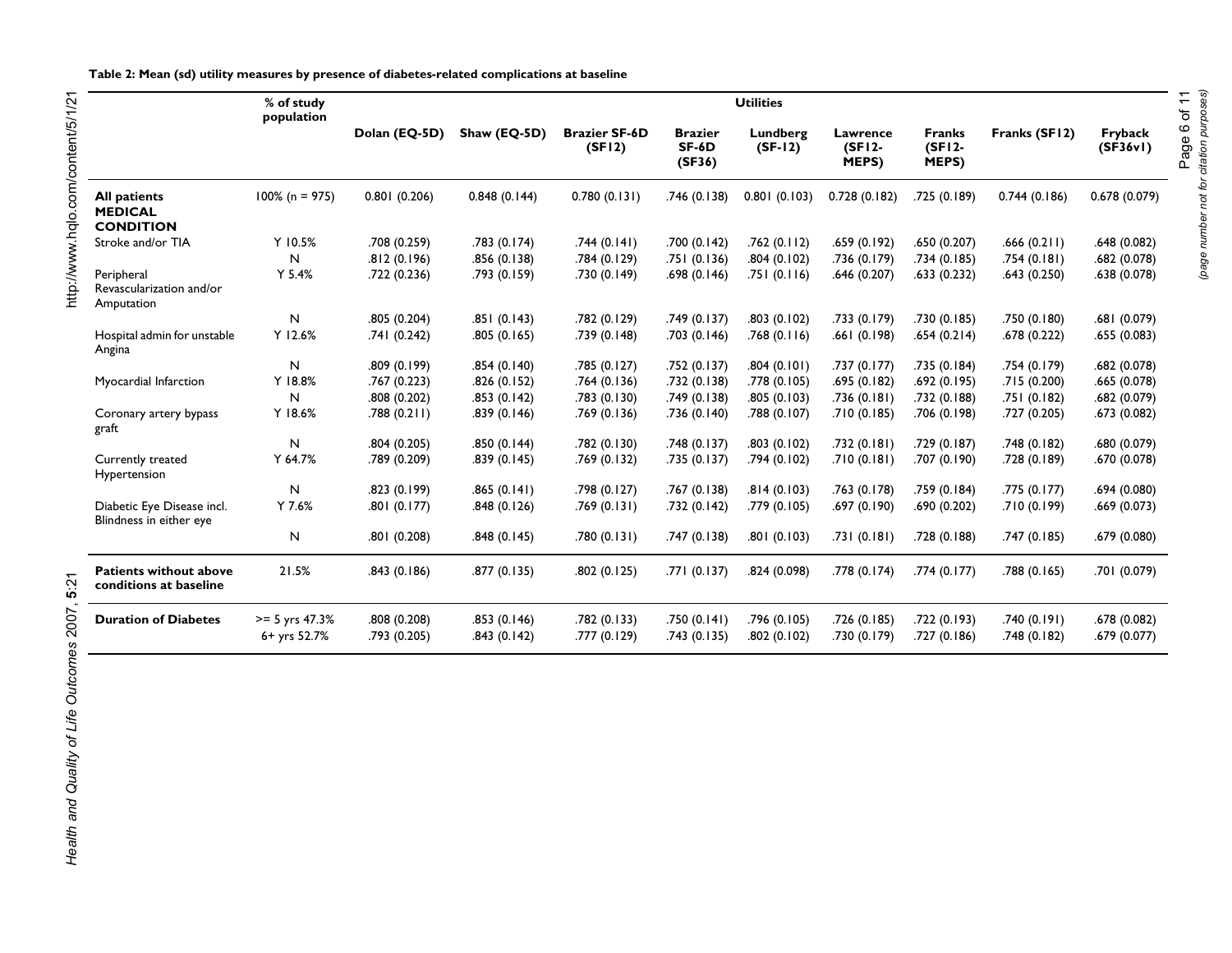

### Mean deficit (and 95% CIs) in utility value at study **Figure 1** baseline for patients with selected medical condition

Mean deficit (and 95% CIs) in utility value at study baseline for patients with selected medical condition.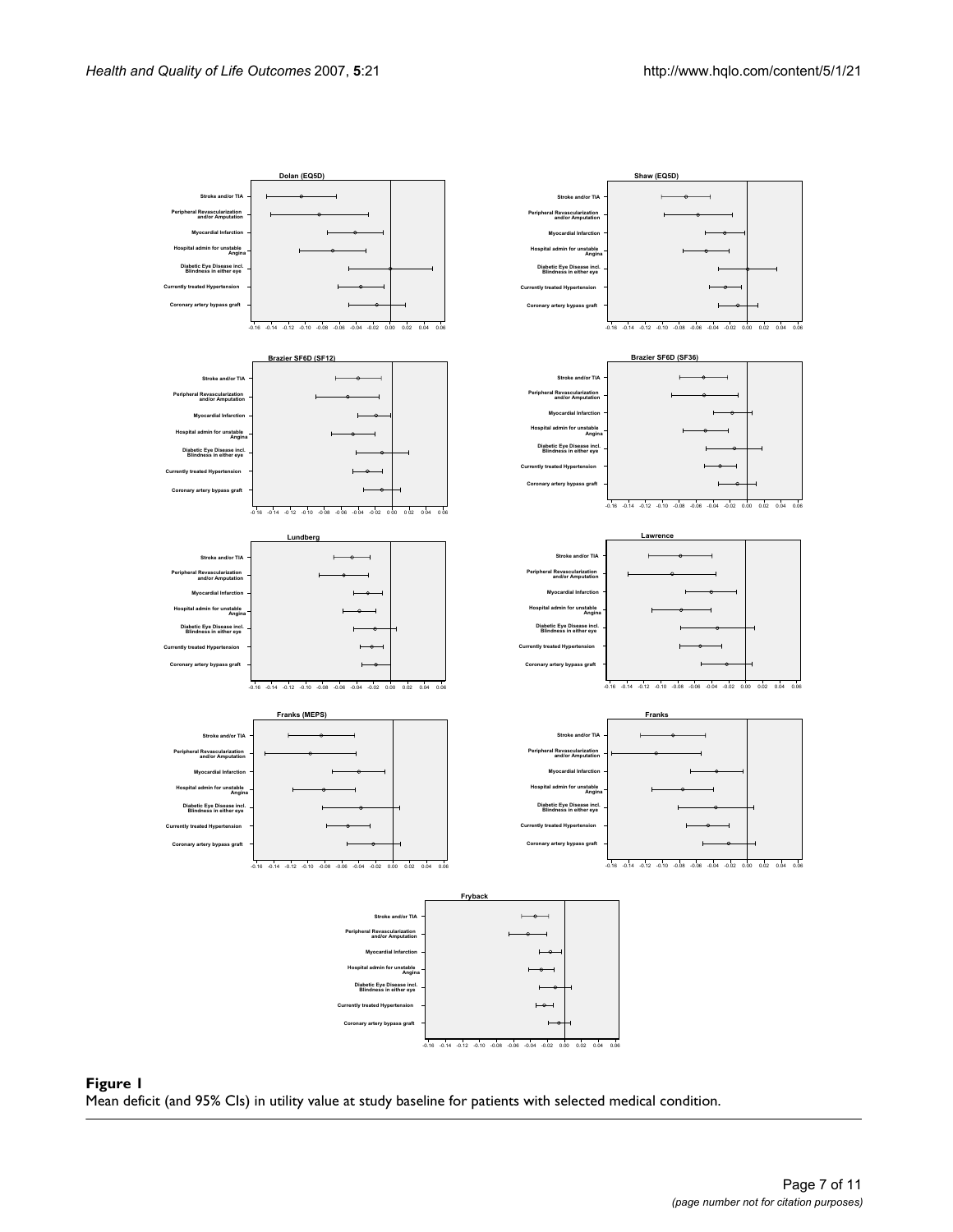| <b>UTILITY MEASURES</b>   | Dolan Shaw |       | <b>Brazier SF6D</b><br>(SFI2) | <b>Brazier</b><br><b>SF6D (SF36)</b> | Lundberg |       | Lawrence Franks MEPS |       | Franks Fryback |
|---------------------------|------------|-------|-------------------------------|--------------------------------------|----------|-------|----------------------|-------|----------------|
| Dolan                     | 1.000      |       |                               |                                      |          |       |                      |       |                |
| Shaw                      | $0.991*$   | 1.000 |                               |                                      |          |       |                      |       |                |
| <b>BrazierSF6D (SF12)</b> | 0.837      | 0.862 | 1.000                         |                                      |          |       |                      |       |                |
| BrazierSF6D (SF36)        | 0.842      | 0.878 | 0.943                         | 1.000                                |          |       |                      |       |                |
| Lundberg                  | 0.852      | 0.860 | 0.868                         | 0.932                                | 1.000    |       |                      |       |                |
| Lawrence                  | 0.917      | 0.925 | 0.953                         | 0.971                                | 0.932    | 1.000 |                      |       |                |
| <b>Franks MEPS</b>        | 0.818      | 0.853 | 0.944                         | 0.972                                | 0.962    | 0.943 | 1.000                |       |                |
| <b>Franks</b>             | 0.757      | 0.791 | 0.835                         | 0.935                                | 0.972    | 0.878 | 0.963                | 1.000 |                |
| Fryback                   | 0.918      | 0.926 | 0.963                         | 0.923                                | 0.933    | 0.962 | 0.953                | 0.871 | 1.000          |

**Table 3: Correlations between utility measures on ranking of severity of seven complications of diabetes**

**\*** Spearman's rank correlation coefficient

of range restriction. This may explain why these algorithms generally produced smaller differences for those with and without particular complications, than algorithms based on EQ-5D utility values. This has also been observed in other disease areas such as patients with liver transplantation [19] in which patients 12 months after transplant had a significant improvement in utilities derived from the EQ-5D, but not from the SF-6D. A similar pattern has been found for patients visiting a rheumatology clinic [20].

A final criterion is the simplicity or ease of administration of the instrument. The collection of health-related quality of life information is often subject to cost or time constraints, as the contact time with a patient in trials is limited. Hence the administration of the health-related quality of life instrument has an opportunity cost in terms of reducing the time available to collect other information. The SF-36 is usually administered as a self-completed questionnaire which contains 36 items covering different aspects of health-related quality of life, and administered when patients attend clinics. While the developers of the SF-36 state that it can usually be completed in 5 to 10 minutes[21], at least one study has indicated that it may take, on average, 15 minutes to administer in some elderly populations [22]. The EQ-5D is a shorter five item questionnaire which has three response levels to each item and hence its administration time is likely to be well below five minutes. Besides the cost of administration, the use of the EQ-5D may have other advantages as it has been shown to have a higher response rate than those based on the SF-36 and, given the small number of items, there is a greater chance of fullcompletion which minimizes the problem of missing data [23]. Unless the researcher is interested in deriving domain scores for the SF-36, another option would be to ask a sub-set of questions that match the existing instruments. In this regard, the SF-12 would appear to be a good choice, as five of the seven algorithms were based on SF-12.

Since researchers must choose a utility algorithm in addition to choosing a quality of life instrument, the differences in the utilities for the EQ-5D derived using the algorithms developed by Shaw for a US population and original tariffs that were derived in the United Kingdom are of note. For example, the Dolan algorithm indicated patients with no complications had a utility around 0.8 (similar to previous studies that used this algorithm [3,24]), while the Shaw algorithm utility gave values 0.05 higher for the same group of patients. While this may reflect differences in health related quality of life between these populations, it is not obvious which should be used, especially in countries where valuation exercises to derive tariff values for EQ-5D states have not been undertaken. Given the increasing internationalization of clinical trials it is important to address this issue in future work.

Finally it is important to consider the limitations of the study. First, patients were restricted to Australian patients with diabetes who were eligible and willing to participate in a clinical trial, and hence it may not be a representative sample. However, we were not trying to estimate population values but rather to analyze the relationship between health states and utility, and there appeared to be sufficient diversity of the sample for this. Second, and more crucial, was the limited data on the nature and timing of the prior and intercurrent events. For example, though we have treated stroke as a single state, its effects are diverse ranging from full recovery to severe disability. Third, we ignore multiple morbidities within individual patients, but as these were relatively rare it is unlikely to make much difference to the comparisons. Fourth, while we had patients complete the full SF-36, some of the utility scorings only used a subset of questions. Finally, our estimate of test-retest stability is based on patients with no event re-measured after 2 years, and it is likely that the variability represents measurement error plus some real, though minor, changes. However, this is common across all the utility measures and hence should not greatly influence the relative signal-to-noise ratio.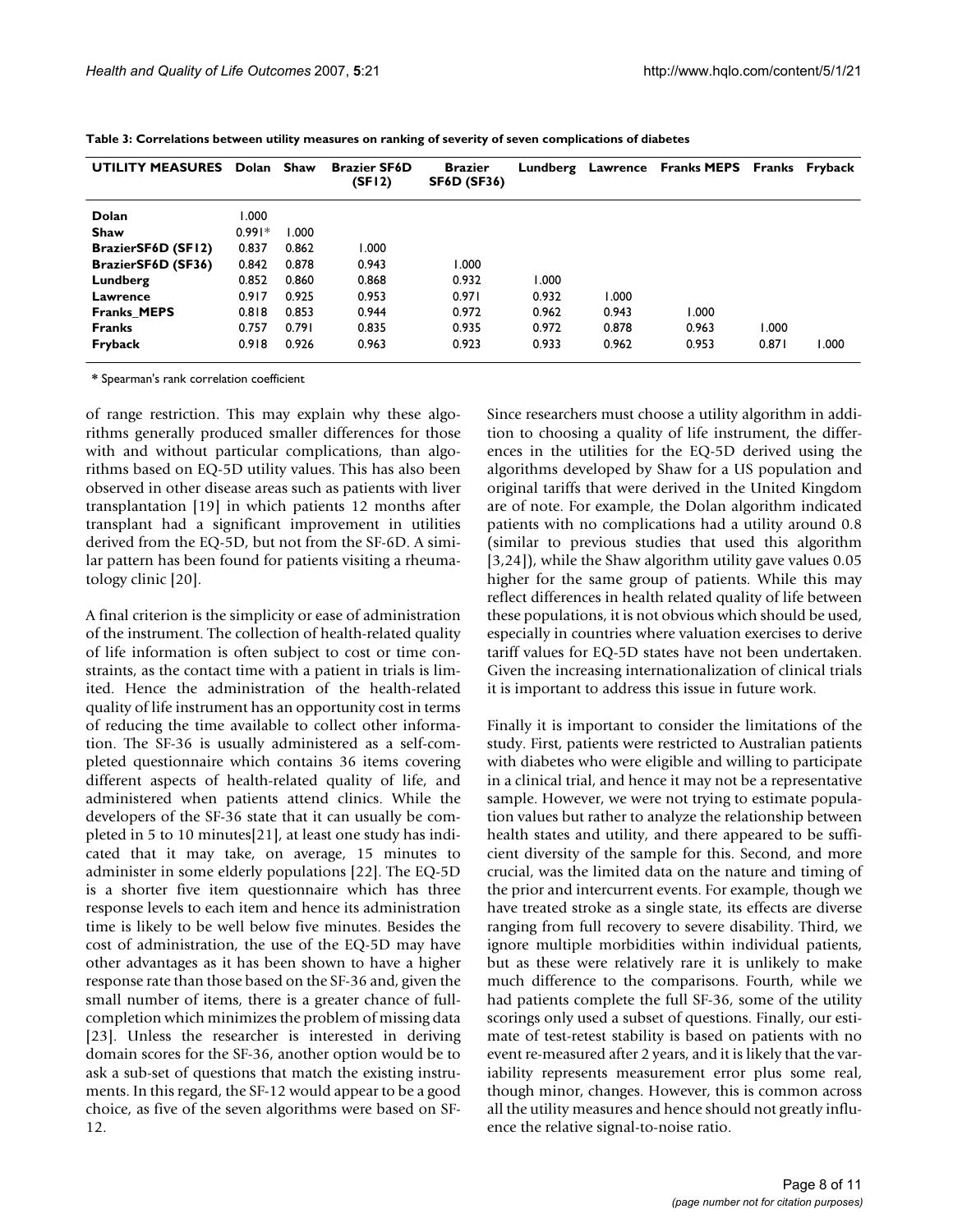

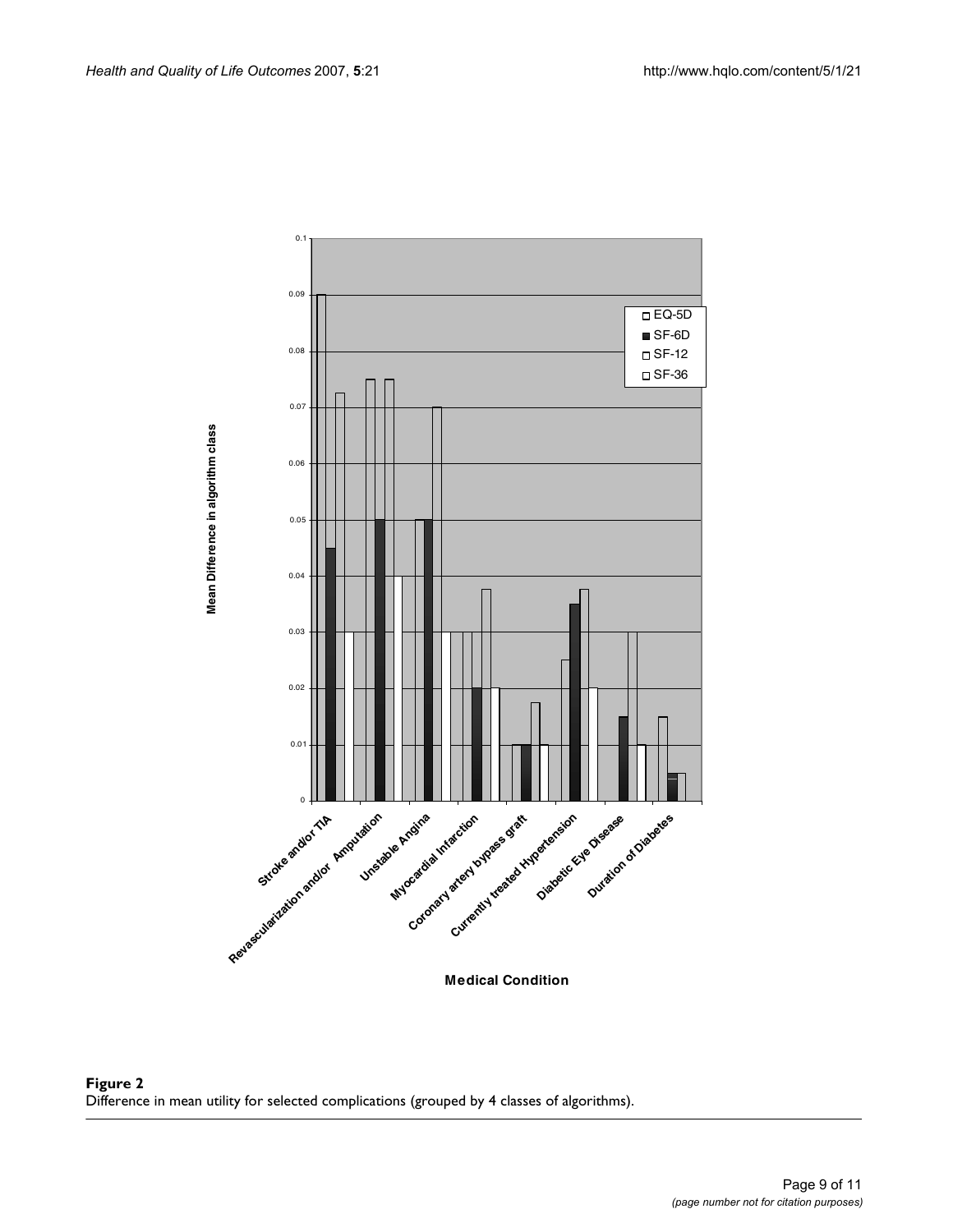| Serious Adverse<br>Event episodes (in<br>2-year period) |                     | Dolan             | Shaw              | Brazier SF6D<br>(SFI2) | <b>Brazier</b><br>SF6D (SF36) | Lundberg            | Lawrence             | Franks<br><b>MEPS</b> | Franks          | Fryback           |
|---------------------------------------------------------|---------------------|-------------------|-------------------|------------------------|-------------------------------|---------------------|----------------------|-----------------------|-----------------|-------------------|
| <b>NO</b>                                               | Mean<br>difference* | $-0.024$          | $-017$            | $-019$                 | $-019$                        | $-.021$             | $-.023$              | $-0.022$              | $-018$          | $-013$            |
|                                                         | Std.<br>Deviation   | .196              | .139              | .115                   | .121                          | .078                | .142                 | .146                  | .146            | .068              |
| <b>YES</b>                                              | Mean<br>difference* | $-0.042$          | $-0.028$          | $-.035$                | $-.031$                       | $-0.037$            | $-0.046$             | $-0.052$              | $-0.058$        | $-015$            |
|                                                         | Std.<br>Deviation   | .230              | .157              | .127                   | .125                          | .087                | . 156                | .173                  | .190            | .068              |
| Regression coeff <sup>**</sup> (P value)                |                     | $-.040$<br>(.003) | $-.028$<br>(.003) | $-.033$ ( $-.001$ )    | $-.032$<br>(5.001)            | $-.024$<br>(< .001) | $-0.046$<br>(< .001) | $-0.53$<br>(5.001)    | $-.062$ (<.001) | $-017$<br>(5.001) |
| Signal/Noise ratio                                      |                     | .090              | .082              | .136                   | .104                          | .202                | .161                 | .205                  | .277            | .037              |

**Table 4: Changes in utility measures at 2 yrs by presence or absence of Serious Adverse Event episodes**

Note1: \* Mean difference is the mean of the difference between the two-year and baseline values for each utility measure.

Note2: \*\* Regression model assessed significance of Serious Adverse Event episodes on difference in 2 yr score, adjusted for baseline score.

### **Conclusion**

In conclusion, there was considerable variation across the different algorithms for translating responses to the EQ-5D and SF-36 into utilities. Algorithms based on survey instruments covering more comprehensive aspects of health-related quality of life did not appear to measure greater variations in utility than those based on simpler instruments such as EQ-5D. Taking this into account, the lower administration time of the EQ-5D suggests that it has real advantages over the SF-36 when collecting healthrelated quality of life information as part of a clinical trial.

### **Abbreviations**

ADVANCE Action in Diabetes and Vascular Disease: Preterax and Diamicron MR Controlled Evaluation

UKPDS United Kingdom Prospective Diabetes Study

#### **Competing interests**

The author(s) declare that they have no competing interests.

### **Authors' contributions**

PG conceived of the study, and drafted the manuscript. PC contributed to both the design of the study and the final manuscript. EB assisted in the statistical analyses and contributed to the final manuscript. JA carried out the data analyses and contributed to the draft of the manuscript and the final manuscript. All authors read and approved the final manuscript.

### **Acknowledgements**

Thanks to Kathy Jayne for invaluable assistance with the provision of study data, and Debbie Hynd and Annette Leahy for their coordination of the collection of study consent forms.

ADVANCE is an investigator-designed and -conducted study, funded by grants from the Institut de Recherches Internationales Servier, and the National Health and Medical Research Council of Australia.

*Management Committee*: John Chalmers (Chairman) (Australia), Stephen MacMahon (Vice-Chairman) (Australia), Mark Cooper (Australia), Eleuterio Ferrannini (Italy), Paul Glasziou (Australia), Diederick Grobbee (Netherlands), Pavel Hamet (Canada), Stephen Harrap (Australia) Simon Heller (United Kingdom), Liu Lisheng (China), Giuseppe Mancia (Italy), Michel Marre (France), Carl Mogensen (Denmark), Bruce Neal (Australia), Chang Yu Pan (China), Anushka Patel (Australia), Neil Poulter (United Kingdom), Anthony Rodgers (New Zealand), Bryan Williams (United Kingdom) and Mark Woodward (Australia).

*Members of the Data and Safety monitoring Committee (United Kingdom)*: Rory Collins (Chairman), Rury Holman, Peter Sandercock, Peter Sleight. *Members of the Endpoint Adjudication Committee (Australia)*: Mark Adams, Michael Branley, Greg Fulcher (Chairman), Bronwyn Jenkins, Damien Louis, Wei Lou, Harry Lowe, Anne McCormack, Paul Mitchell, Stephen Ong, Carol Pollock, John Watson and Tien Wong.

*Staff of the International Coordinating Centre (Australia)*: Sarah Allen, Severine Bompoint, Anna Carreras, Tom Chen, Samantha Flynn, Sophie Gibb, Dorothy Han, Sally Hough, Kathy Jayne, Rohina Joshi, Andre Pascal Kengne, Jennifer Linn, Helen Monaghan, Robyn Ng, Vlado Perkovic, Joanne Regaglia, Manuela Schmidt, Du Xin, and Bi Yufang. *Staff of the Data Management Centre (New Zealand)*: Terry Holloway, Barry Gray, Amanda Milne. *Staff of the Regional Coordinating Centres*: Alison Adderkin (United Kingdom), Marie-Renee Guertin and Danielle de Guise (Canada), Ma Liyuan (China), Jane Reid, Ravathi Subramaniam (Australia), Wang Wen (China) Karin Williamson (The Netherlands). Members of the Local Clinical Centres and the Glucose Control Group are not listed but their names are available from the authors.

#### **References**

- 1. EuroQol Group: **[EuroQol a new facility for the measurement](http://www.ncbi.nlm.nih.gov/entrez/query.fcgi?cmd=Retrieve&db=PubMed&dopt=Abstract&list_uids=10109801) [of health-related quality of life.](http://www.ncbi.nlm.nih.gov/entrez/query.fcgi?cmd=Retrieve&db=PubMed&dopt=Abstract&list_uids=10109801)** *Health Policy* 1990, **16:**199-208.
- 2. Ware JE, Sherbourne CD: **[The MOS 36-item short-form health](http://www.ncbi.nlm.nih.gov/entrez/query.fcgi?cmd=Retrieve&db=PubMed&dopt=Abstract&list_uids=1593914) [survey \(SF-36\) conceptual framework and item selection.](http://www.ncbi.nlm.nih.gov/entrez/query.fcgi?cmd=Retrieve&db=PubMed&dopt=Abstract&list_uids=1593914)** *Med Care* 1992, **30:**473-483.
- 3. Clarke P, Gray A, Holman R: **[Estimating utility values for health](http://www.ncbi.nlm.nih.gov/entrez/query.fcgi?cmd=Retrieve&db=PubMed&dopt=Abstract&list_uids=12150599) [states of type 2 diabetic patients using the EQ-5D \(UKPDS](http://www.ncbi.nlm.nih.gov/entrez/query.fcgi?cmd=Retrieve&db=PubMed&dopt=Abstract&list_uids=12150599) [62\).](http://www.ncbi.nlm.nih.gov/entrez/query.fcgi?cmd=Retrieve&db=PubMed&dopt=Abstract&list_uids=12150599)** *Med-Decis-Making* 2002, **22:**340-349.